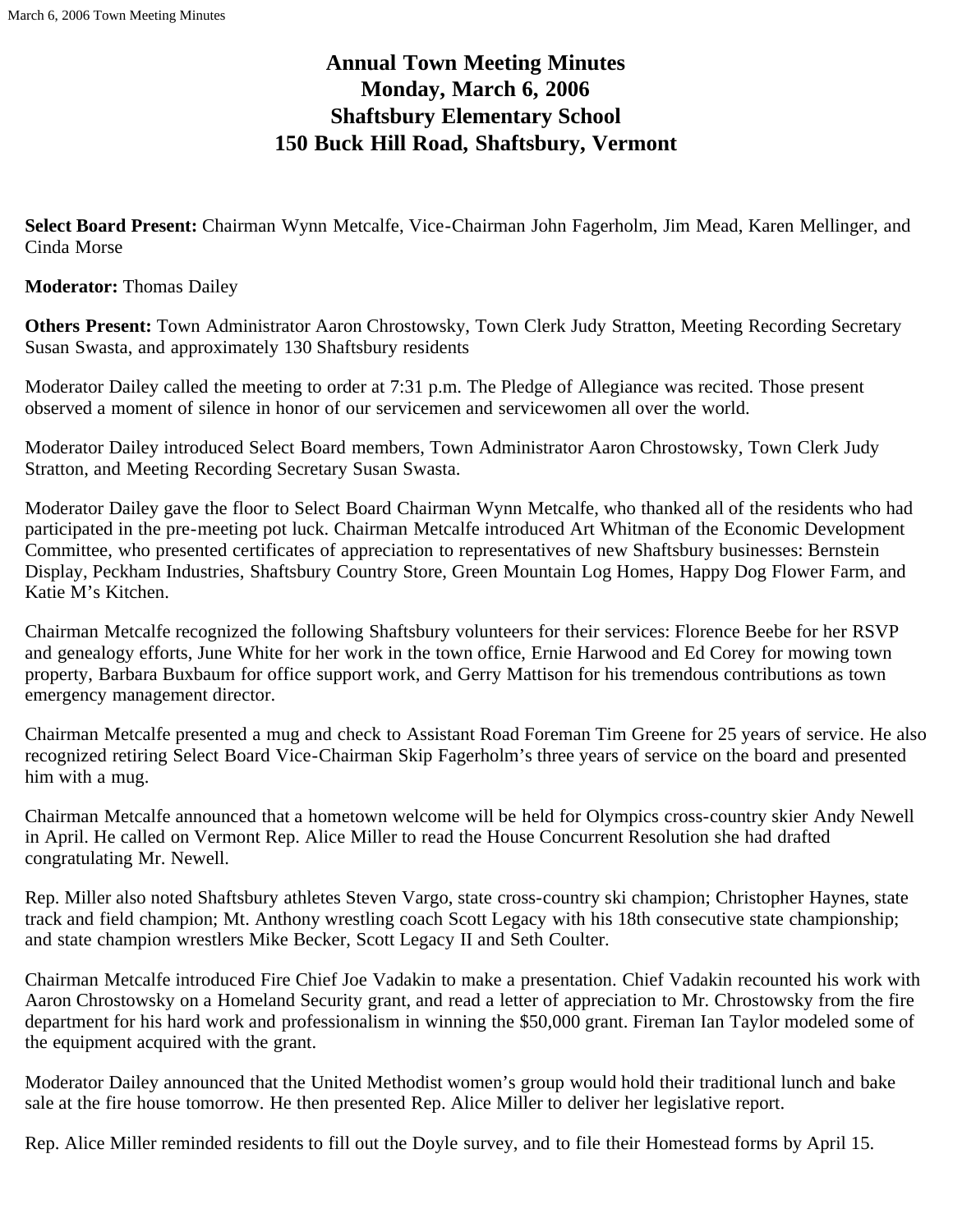Rep. Miller reported that Shaftsbury has won major funding this year. This includes a \$249,000 sidewalks grant, for which she lauded the work of Ed Armstrong and Karen Mellinger. A \$50,000 Homeland Security grant was due in large measure to Mr. Chrostowsky's work. The legislature awarded the town \$110,000 for landfill closure; Bill Pennebaker contributed much research for this effort. There is a possibility for an additional \$40,000 in landfill funds for 2007. Shaftsbury received over \$200,000 in emergency funds for road repair last year.

Rep. Miller summarized other funding she has sponsored that awaits legislative approval in areas of education, child care, family support, and mental health treatment for returning National Guard veterans. She noted the challenges that Medicare Part D has presented to the state, and asked residents to read her Legislative update for details on these topics and others which she did not have time to touch upon.

Chairman Metcalfe came forward to make the Select Board presentation. Using Powerpoint slides to illustrate major points, he began with a "state of the town" overview for 2005-2006, with fiscal highlights and Select Board report. The latter focused on activities of the Highway and Fire Departments, Policies and Procedures Committee, Economic Development Committee, and Solid Waste Committee. He particularly noted the work on culverts accomplished by the Highway Department.

Chairman Metcalfe stated that the Development Review Board will begin April 1, and that it will be a positive change for applicants to only have to deal with one board. He reported that the Select Board has been working diligently to close the landfill, and that the process has been "a nightmare," but things are looking more hopeful. The Solid Waste Committee worked very hard in researching and deliberating to reach its recommendation for a pay-as-you-throw (PAYT) system, which has been voted in by the Select Board. There are as yet no details to report, but a special public meeting will be held as soon as more specifics have been determined.

In his discussion of the upcoming year's budget, Chairman Metcalfe described the work of the budget committee, which included citizen representatives, and stated that these representatives had provided a different point of view that led to useful exchanges. He detailed the effect of the budget on the taxpayer, listed new expenditures and revenues, and presented goals for 2006-2007. Chairman Metcalfe discussed reserve funds, stating that in the past these funds were have not been funded, and that it is important to now do so. There will be no contributions to the sidewalk fund this year because there is enough set aside for the village project. He noted that \$72,500 in revenues are projected from PAYT, to begin in April. Chairman Metcalfe encouraged residents to come out and vote tomorrow.

Ed Colvin asked for the floor, and reported on efforts to establish a Stanley Tools Museum. Two years ago the new Stanley owner had agreed to donate the stone square shop for a museum, but had said that this would have to be delayed for a year in order to get a tax write-off. During this time the museum group had the property surveyed and went through the subdivision process. When the owner was asked to sign subdivision papers he stated that he had sold the business. Mr. Colvin will meet with Anthony Tripoli of Bernstein Displays, the new property owners, to discuss the museum. \$250,000 in artifacts and a \$100,000 painting were given by Stanley for the museum, and Mr. Colvin and his group are "still on the trail" to establish a museum.

Rep. Miller stated that she had forgotten two people in her comments on athletes' accomplishments: Corey Greene, New England wrestling champion and John Andrews, state wrestling champion.

Moderator Dailey went over the rules for town meeting.

**Mr. Colvin made motion to dispense with the reading of the Warning. Alan Watson seconded, and motion passed by voice vote.**

# **Article 1. To hear the reports of the Town Officers and take action thereon.**

**Arthur Faris moved and Ruth Levin seconded to accept the reports as published. Motion carried by voice vote.**

# **Article II. To Determine:**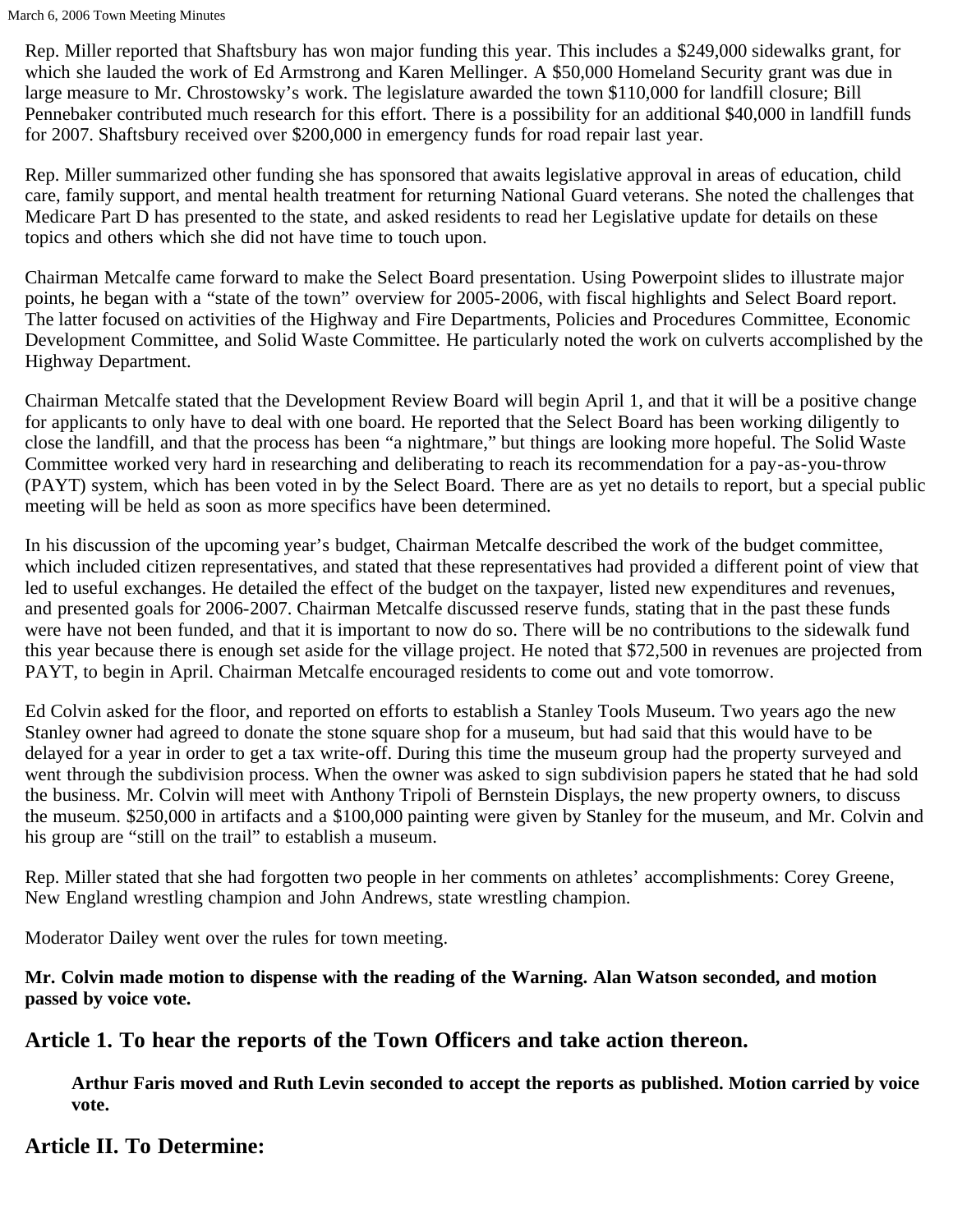# **A. What salary shall be paid to the Select Board?**

#### **Mr. Colvin moved and Dr. Faris seconded to pay the Select Board \$800, last year's amount.**

Tyler Resch stated that the job of the Select Board is one of increasing complexity and that their salary should be raised to \$1,000 as a token thank-you for all their hard work and time. Bill Hurley agreed.

#### **Mr. Resch moved to amend the motion to raise the amount to \$1,000 and Dave Mattison seconded. Motion carried by voice vote.**

# **B. What salary shall be paid to the Town Treasurer?**

Moderator Dailey noted that a \$1,000 raise has been proposed, to \$15,000, and described the Treasurer's duties.

#### **Noel Cardiff moved and Kathy Cardiff seconded to pay the Town Treasurer last year's amount of \$14,000.**

Lew Levin stated that Treasurer Henrietta Billow does a lot of work and deserves a \$1000 raise. Ms. Cardiff asked for more details on the Treasurer's duties and compensation, which Chairman Metcalfe provided.

**Dr. Faris called the question and Lon McClintock seconded. Motion to call the question carried by voice vote. Motion to pay the Town Treasurer \$14,000 was defeated by voice and standing vote.**

**Mr. Hurley moved and it was duly seconded to pay the Town Treasurer \$15,000. Motion carried by voice vote.**

## **C. What salary shall be paid to the Town Clerk?**

**Mr. Watson moved and it was duly seconded to pay the Town Clerk last year's amount of \$8000. Motion carried by voice vote.**

## **D. What hourly rate shall be paid to Board of Listers?**

**Dr. Faris moved and it was duly seconded to pay the Board of Listers the current minimum wage of \$7.25 per hour. Motion carried by voice vote.**

## **E. What hourly rate shall be paid to Board of Auditors?**

**Dr. Faris moved and it was duly seconded to pay the Board of Auditors the current minimum wage of \$7.25 per hour. Motion carried by voice vote.**

## **F. What hourly rate shall be paid to the Ballot Clerks?**

**Rodney Hall moved and Rick Stratton seconded to pay the Ballot Clerks the current minimum wage of \$7.25 per hour. Motion carried by voice vote.**

# **G. What compensation, if any, shall be paid to all other elected Town Officers?**

**Paul Becker moved and it was duly seconded to pay all other elected Town Officers the current minimum wage of \$7.25 per hour. Motion carried by voice vote.**

Dr. Faris pointed out that some elected town officials are not paid anything, and he added the clarification that anyone who was not paid last year will not be paid this year.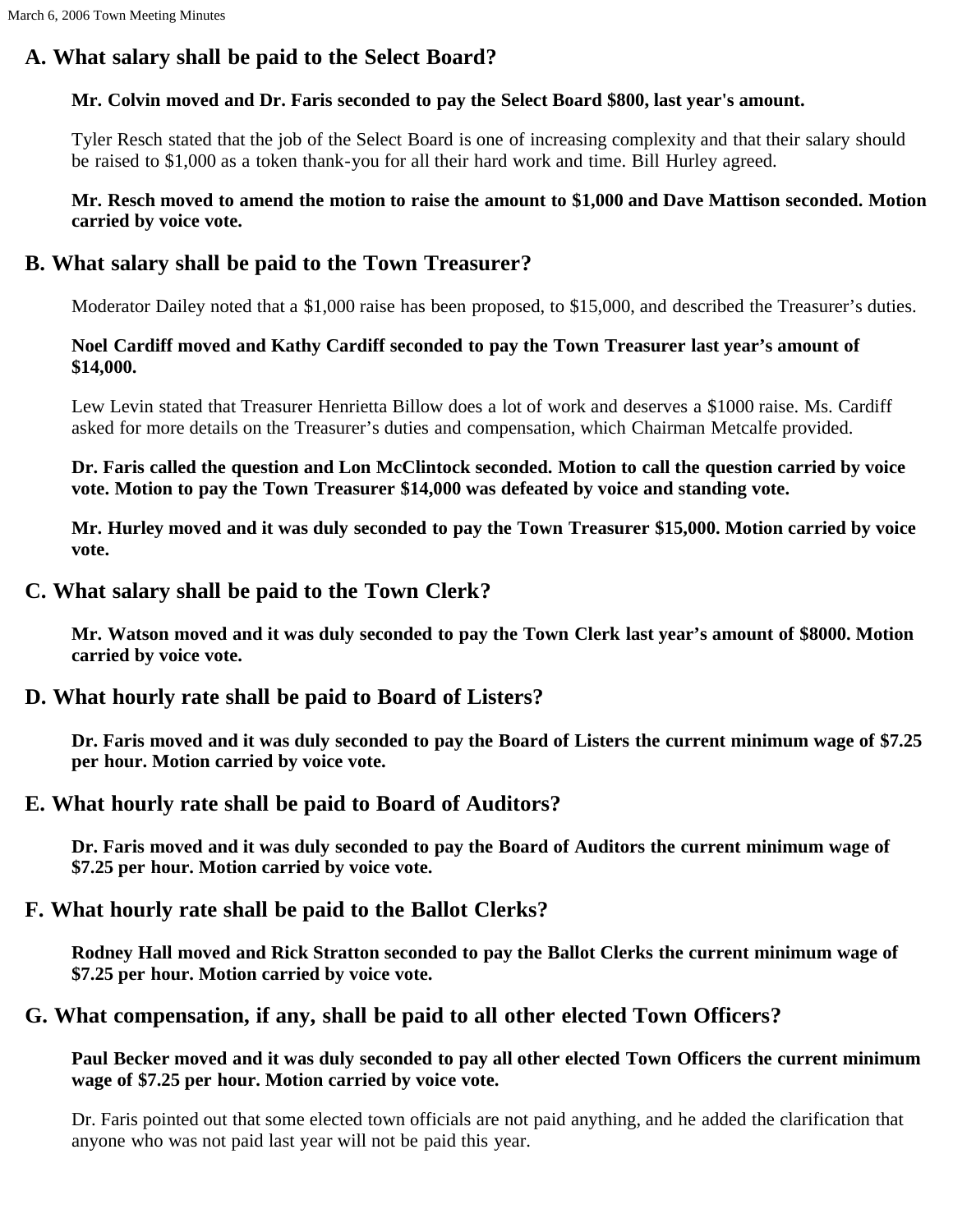# **H. What stipend shall be paid to members of the Planning Commission and Development Review Board?**

**Mr. Watson moved and Dixie Zens seconded to pay members of the Planning Commission and Development Review Board \$100, as last year. Motion carried by voice vote.**

# **Article 3. To adopt the Town Budget.**

## **Dr. Faris moved and Mr. Zens seconded to approve the budget as adopted by the Board.**

Lon McClintock expressed concern about the \$72,500 tipping fees revenue in the budget. He believes PAYT will increase trash dumped on roads and hurt those on fixed incomes. He does not want to see the system implemented until details are known.

#### **Mr. McClintock moved and it was duly seconded to amend the motion to approve the budget to remove the \$72,500 line item for tipping fees revenue.**

Chairman Metcalfe stated that if the \$72,500 revenue is removed there will need to be a tax increase. Mr. McClintock stated that taxpayers will pay for it either way.

Mr. Levin stated that current tax fees for waste disposal are lower than PAYT rates and that PAYT will hurt people with families. Mr. Cardiff agreed with Mr. McClintock that PAYT will increase illegal dumping and stated that he thinks the current trash disposal service should be continued.

Dr. Faris stated that almost every other Vermont community has PAYT, and that he has not seen an increase in trash on roadsides. He believes we have gone far too long with an archaic system of paying for trash disposal with taxes.

Barth Vander Els agreed that it is fair to handle trash as a fee for service utility, and take care of people who can't afford to pay as a separate issue. He stated that "we should each pay for our dirt."

Mr. Resch agreed that PAYT has not increased dumping, but shares Mr. McClintock's concern with predicting revenues when we don't know the ground rules. Chairman Metcalfe replied that the Board had set the tipping fee based on solid waste figures from last year's budget. Bill Pennebaker stated that the fee is revenue neutral and only covers tipping charges.

Michael Algus asked if residents will receive a \$72,500 reduction in taxes. He asked where this sum went in the budget. Ms. Mellinger replied that it had gone to fund various reserve funds. Dr. Algus asked if that meant taxes had been raised by \$72,500, and she replied that one could look at it that way.

Mr. Cardiff stated that the property tax is already income sensitive; why add another layer of complexity that PAYT will bring? Ms. Mellinger stated that the chief reason for PAYT is not financial, but to increase recycling and it has been proven to do so.

Bob Holmes asked how senior citizens who cannot handle heavy bags will be accommodated, and Ms. Mellinger said that these details are being worked out.

Mr. Pennebaker pointed out that the proposed tipping fee is much less than that charged by other towns. In response to Mr. McClintock's view that the projected revenue is speculation, he replied that charges were calculated to generate \$72,500.

Dave Mattison commented that he did not look forward to spending half a weekend day sitting in line at the dump.

Mr. Hall said that he assumes \$72,500 is a good faith estimate and that PAYT is a work in progress that can be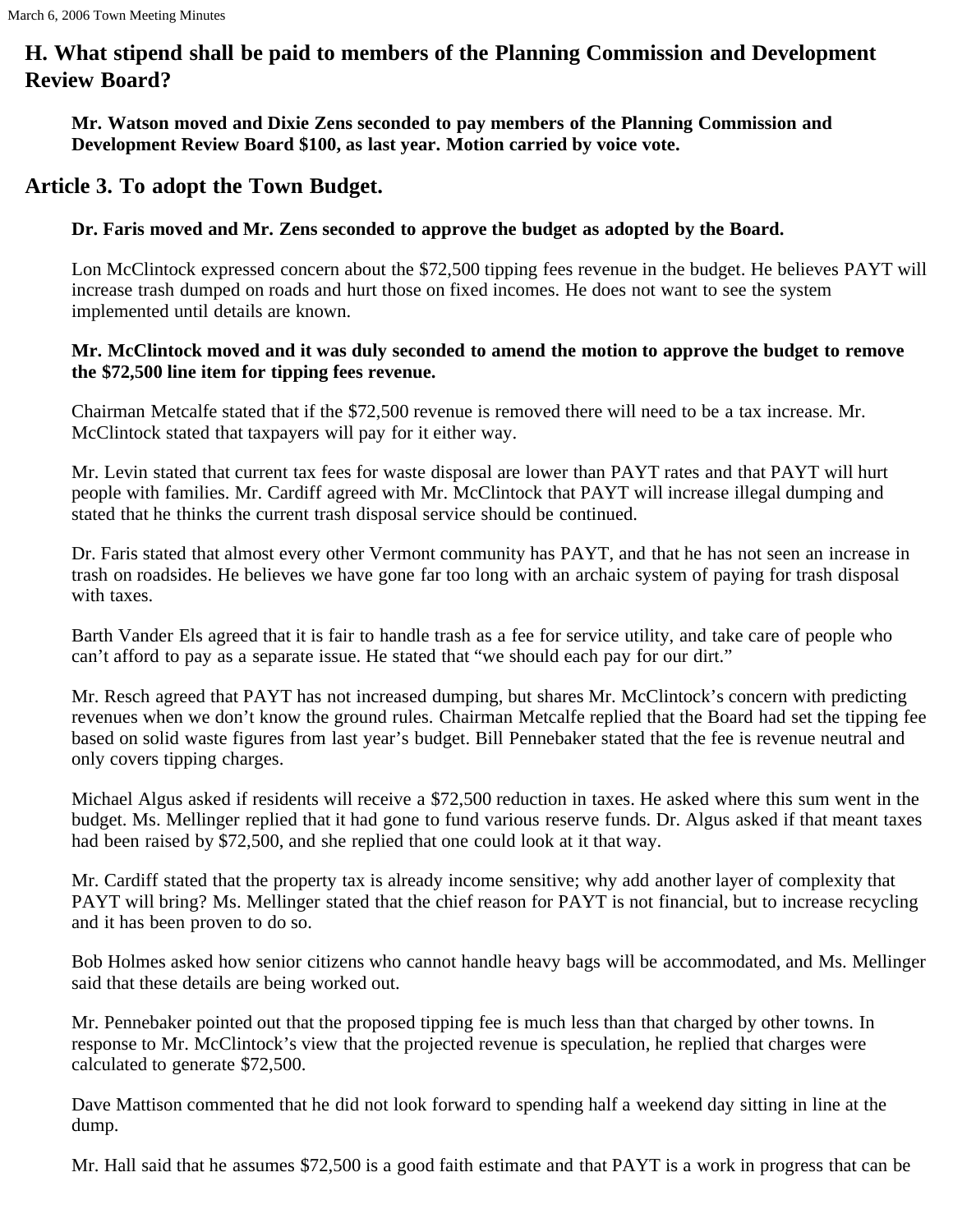adjusted.

Mr. Becker asked if this amount includes added personnel and Chairman Metcalfe replied that it does not. He also stated that he does not want to give the impression that taxes will go down by this amount. The money has been budgeted for reserve funds this year.

Ms. Cardiff asked if this represented all waste disposal costs, and Chairman Metcalfe answered that it covered only garbage tonnage; management costs are \$30,000.

Sally Sugarman stated that while PAYT may be good in concept, she needs more details. Moderator Dailey stated that this is not an informational meeting on PAYT.

David O'Brien asked what the impact would be of removing the \$72,500 from the budget and not funding the reserve funds. Chairman Metcalfe replied that this would mean a tax increase of 10% instead of 3%. Mr. O'Brien suggested that Mr. McClintock add a second amendment to his amended motion, specifying that the \$72,500 be removed from the budget temporarily, from reserve funds, until PAYT is approved and up and running.

There was a discussion concerning the need for reserve funds, and Phyllis Porio stated that it should be understood the suggested amendment would just delay the funding of the reserves, not refuse to fund them.

#### **Mr. McClintock amended his amended motion (seconded by Ms. Porio) as restated by Mr. O'Brien, to remove tipping fee revenues in the budget, that amount to be taken out of reserve funds and put back in the budget as PAYT is rolled out.**

Moderator Dailey clarified that this motion would reduce the tipping fee line item of \$72,500 to 0 and likewise reduce expense line items by that amount.

Ms. Mellinger made the point that reserve funds are not line items, but are voted on in the Australian ballot. Moderator Dailey stated that an amendment having to do with the Australian ballot cannot be proposed.

Mr. McClintock stated that the tipping fee line item could be made 0, to be offset in the budget. Chairman Metcalfe said that he wanted everyone to understand that the \$72,500 would then come out of the overall budget, not reserve funds, and that this would have implications for town services.

Cinda Morse pointed out that the Select Board has already adopted PAYT. Residents can petition the Board to have it put to a vote by the town, but it has been passed, and the goal now is to work out the details. Removing the \$72,500 from the budget is the prerogative of those in attendance, but it will come out of the operating budget.

Ms. Mellinger stated that many meetings have been held on PAYT, and there has been extensive newspaper coverage. She emphasized that the Board and the Solid Waste Committee have done a lot of research, and that "we're not flying by the seat of our pants." She wishes more people had attended meetings and hopes they will attend in the future.

Magdalena Usategui strongly advised approval of the Board's decision on PAYT, noting they have done a lot of work on it. Ms. Sugarman thanked Ms. Morse for clarifying that the Board has already approved PAYT and that it is not up for debate. In that light, she felt that the current motion does not make much sense.

Mr. O'Brien asked if the \$72,500 in revenue is based on projections of fee per bag charges, and Chairman Metcalfe replied that it is based on those projections. Ms. Morse stated that it is not a guess, but based on Mr. Pennebaker's calculations.

**Dr. Faris called the question and Mr. Hurley seconded. Motion carried by a voice vote. Mr. McClintock's amended motion to reduce the budget by \$72,500 on the revenue side by changing the tipping fee line item**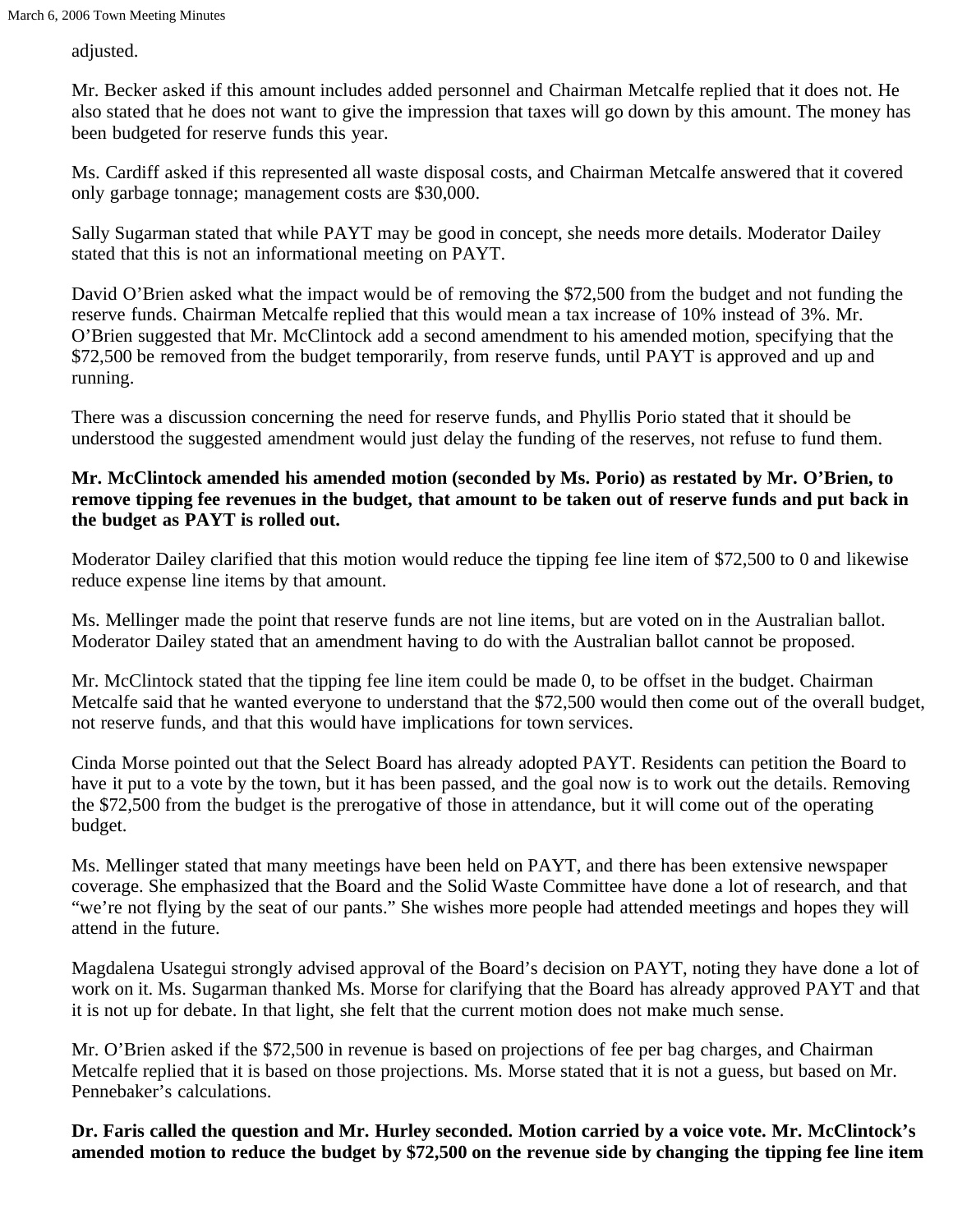**to 0 was defeated in voice and standing vote.**

Moderator Dailey returned to the original motion to pass the budget as presented.

**Mr. Mattison called the question and Mr. Stratton seconded. Motion carried by a voice vote. The original motion by Dr. Faris and seconded by Mr. Zens to approve the budget as adopted by the Select Board carried by voice vote from the floor.**

**Article 4. To Determine: Will the Town vote to have taxes collected by the Town Treasurer?**

**Audrey Jones moved and Ms. Sugarman seconded to have taxes collected by the Town Treasurer. Motion carried.**

**Article 5. To Determine: Will the Town vote to set the date for payment of taxes as Friday, November 10, 2006 by 5 o'clock?**

**Ms. Sugarman moved and Ms. Levin seconded to set the date for payment of taxes as Friday, November 10, 2006 by five o'clock. Motion carried.**

**Article 6. Article 6 (a resolution concerning the use of state education funds) mistakenly did not appear in the Town Meeting Warning and so was not taken up.**

**Article 7. We the voters of the Town of Shaftsbury vote to approve the resolution to formally recognize the service of the men and women of the Vermont Air and Army National Guard. We thank them and their families for their selfless dedication to both the State of Vermont and the United States of America.**

**Mr. Resch moved and Mr. Hurley seconded to approve the Article 7 resolution. Motion carried by voice vote.**

# **8. To transact any other business found proper when met.**

Mr. Hurley, of Southwestern Vermont Health Care, commented on the proposed legislation on the Catamount Health Plan. He thinks that the problem must be addressed, but that this solution will only add to the cost shift and further strain Medicaid. Mr. Hurley would like to see a true bipartisan effort on health care. He encouraged residents to read the handout he had brought on this topic.

Mr. Mattison asked why Eleanor B. Smith was not present, and Moderator Dailey replied that she has been ill, and that expressions of concern and well wishes will be passed along to her.

Rep. Miller read and explained the education funds resolution that had to be left out because it had not been warned. She stated her opposition to using education funds for any other purpose.

\_\_\_\_\_\_\_\_\_\_\_\_\_\_\_\_\_\_\_\_\_\_\_\_ \_\_\_\_\_\_\_\_\_\_\_\_\_\_\_\_\_\_\_\_\_\_\_\_

## **Ms. Levin moved, it was duly seconded, and motion carried to adjourn the meeting at 10:13PM.**

Susan M. Swasta Selectboard Member

Meeting Recording Secretary